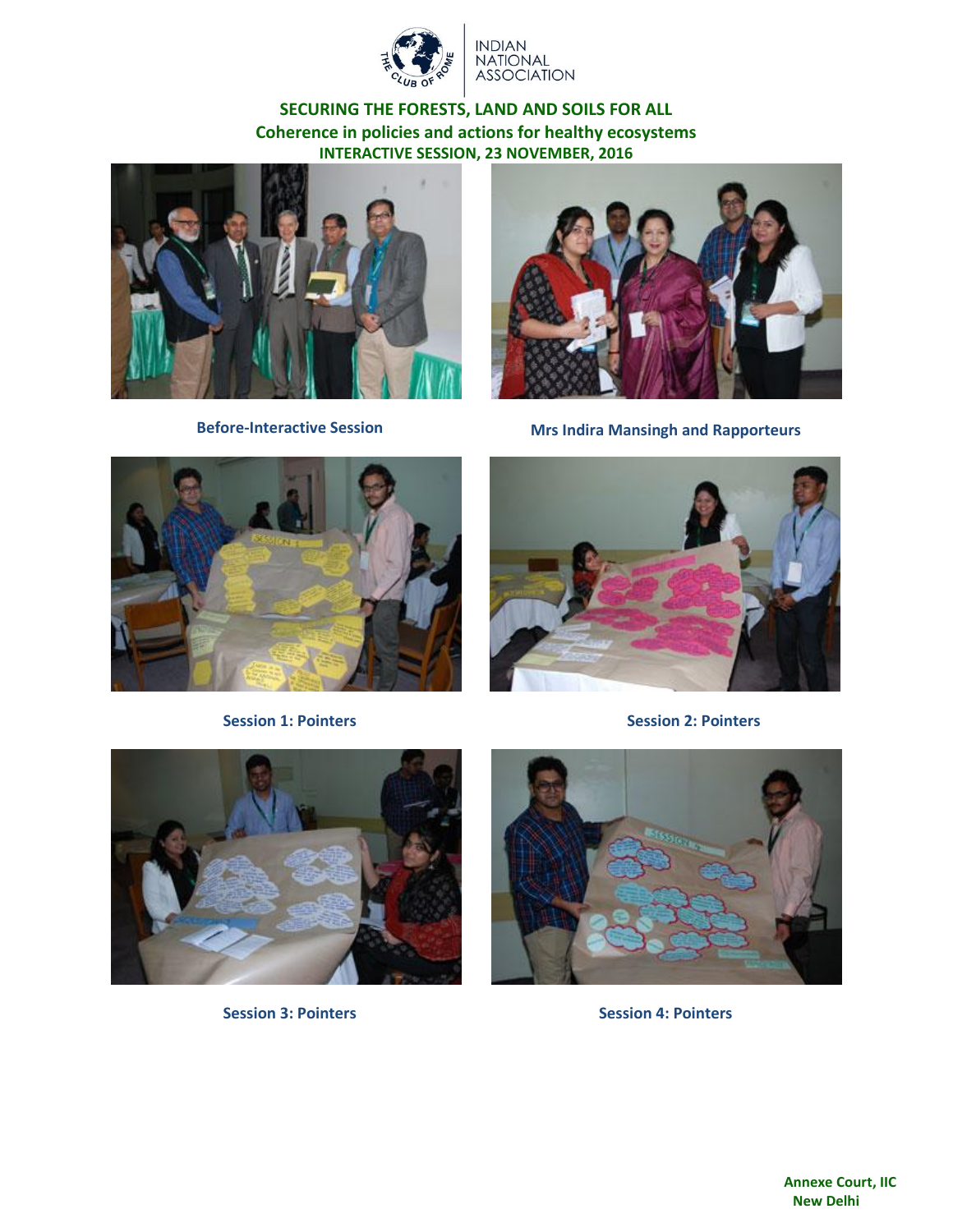

INDIAN<br>NATIONAL<br>ASSOCIATION

## **SECURING THE FORESTS, LAND AND SOILS FOR ALL Coherence in policies and actions for healthy ecosystems INTERACTIVE SESSION, 23 NOVEMBER, 2016**









**Rapporteurs Ms Rintu Thomas, Filmmaker National Award Winner- Environment Film Category, Timbaktu**



**Audience Film screening**



**Film screening Film screening**

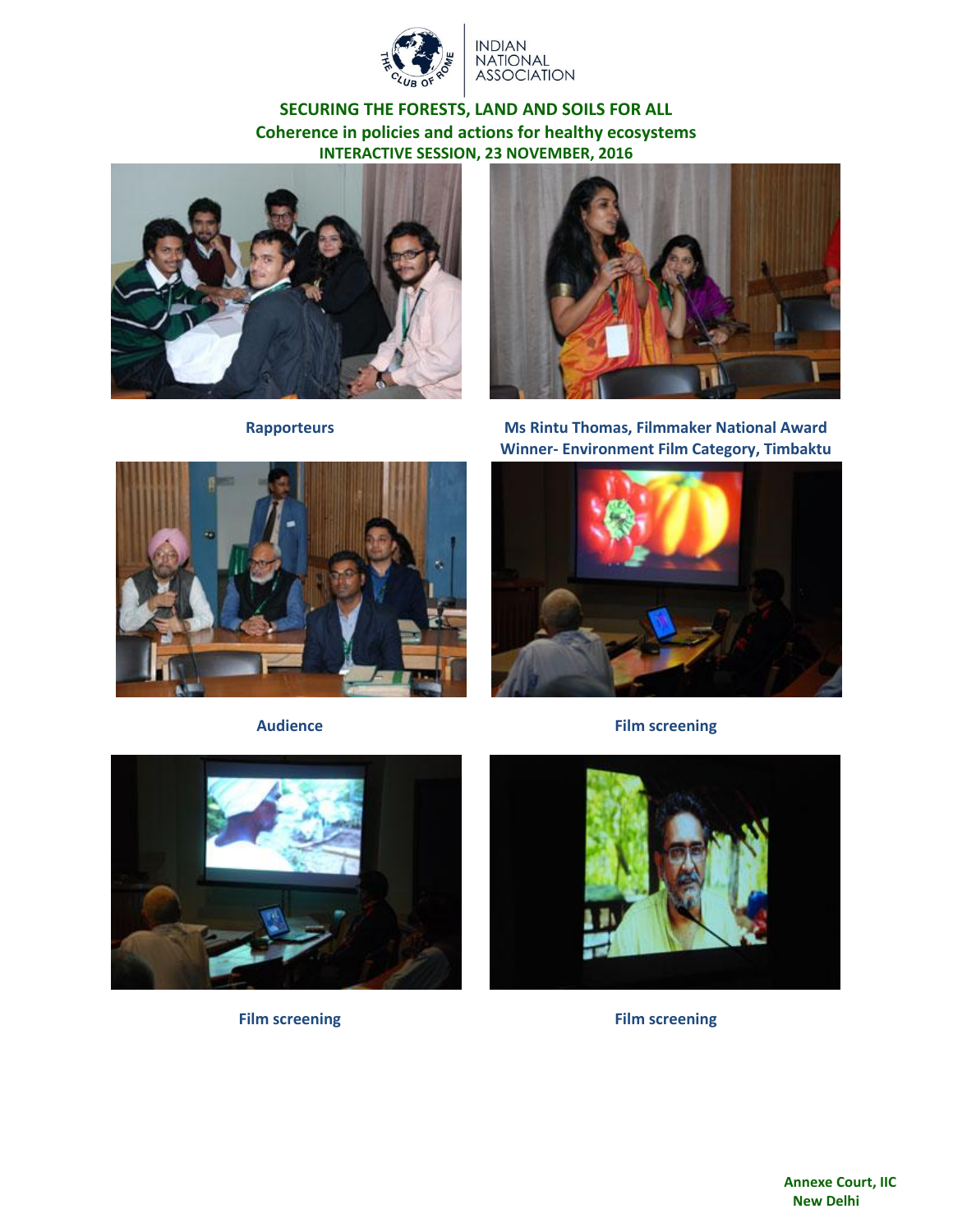

**NDIAN NATIONAL ASSOCIATION** 

## **SECURING THE FORESTS, LAND AND SOILS FOR ALL Coherence in policies and actions for healthy ecosystems INTERACTIVE SESSION, 23 NOVEMBER, 2016**





**Film screening Film screening**



**Dr. Arun R Joshi, Ex- Head National Livelihood Centre, Gramin Vikas Trust**



**Edward Millard, Director Asia Pacific Landscapes & Livelihoods Rainforest Alliance, UK**



**Dr. Ashok Khosla, Trustee Club of Rome – India, Co-Chair International Resources Panel and Chairman Development Alternatives**



**Audience**